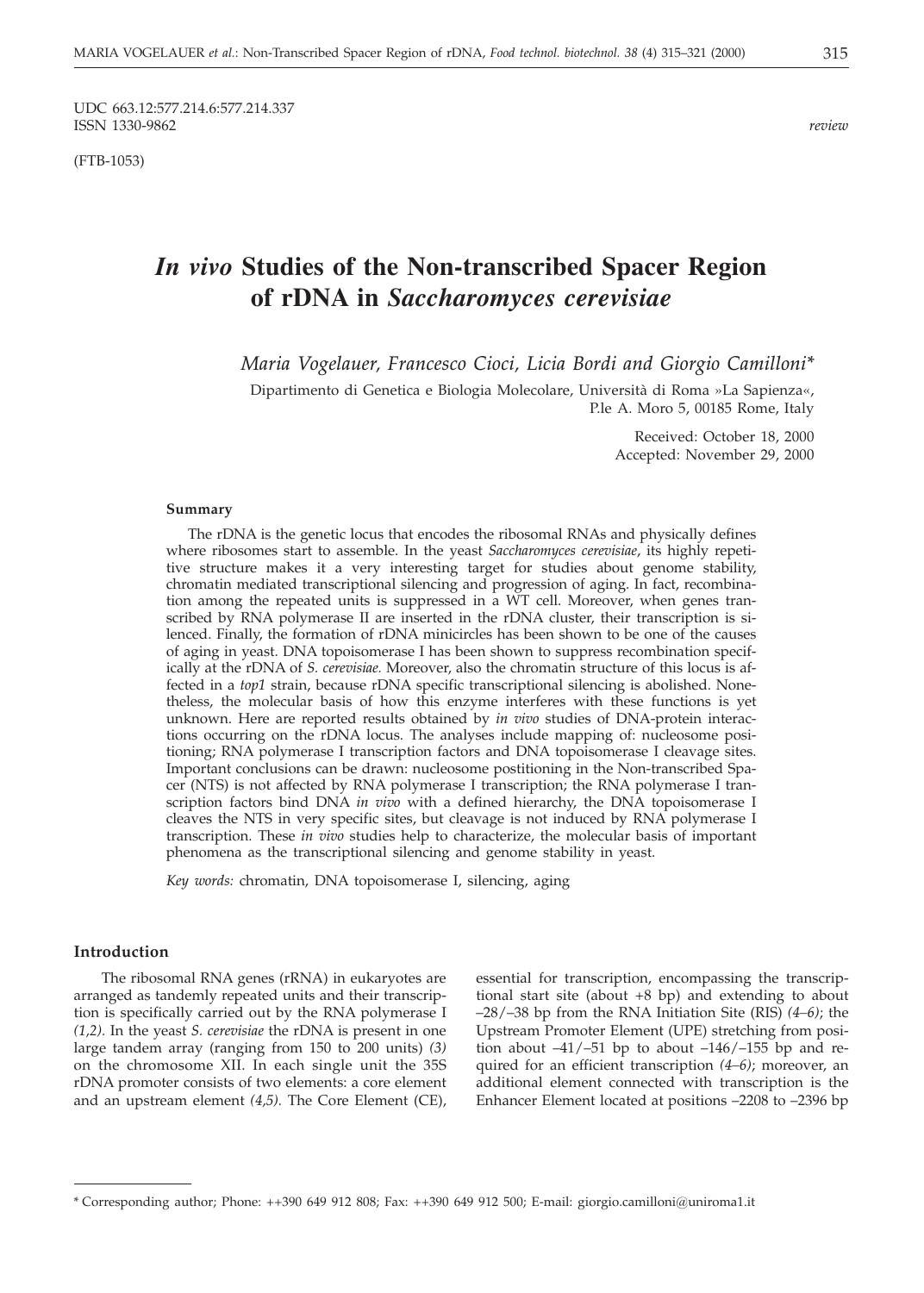from the RIS *(7–9)*, necessary for the stimulation of 35S RNA transcription when the cells are grown in a glucose-containing medium *(7).* Nomura and colleagues, using a genetic approach *(10),* identified the specific transcription factors required for RNA polymerase I transcription (the Core Factor, the Upstream Activating Factor and the protein called Rrn3). Further characterisation of the rDNA locus derives from the data obtained in the laboratory of Sogo *(11,12)* that suggested a transcriptional heterogeneity among the rDNA units; they showed that in a growing yeast cell only a randomly distributed fraction of the approximately 150 tandemly repeated rRNA genes is transcriptionally active. In addition, they determined the chromatin organisation by psoralen crosslinking, showing that the NTS is organised in nucleosomes, while the actively transcribing coding regions are free of these structures.

Chromatin organisation surrounding the RNA polymerase I promoter region has been studied by mapping the nucleosome positions. Furthermore, the DNA-protein interactions at the 35S promoter region have been investigated by *in vivo* footprinting. The interaction of the DNA topoisomerase I with the NTS has been also reported both by footprinting analysis and by induction of cleavage sites. This review describes in detail the DNAprotein interactions studied *in vivo* on the NTS region consisting of transcription factors, nucleosomes and DNA topoisomerase I. The relation with RNA polymerase I transcription is also discussed.

### **Chromatin Organization**

The chromatin structure of NTS region shows different accessibility to psoralen in relation to the transcriptional activity of the flanking 35S gene *(11).* Additional studies relative to the 35S coding region indicated that nuclesomes are present in the non-transcribed units and absent when transcription occurs *(12)*. The chromatin organization is mixed, with most of the NTS region organized in nucleosomes, the promoter being nucleosome free (preset-promoter) and the internal part of the transcriptional unit displaying only partly a nucleosomal structure *(13).* A different approach, using micrococcal nuclease (MNase) digestion, showed that five well positioned nucleosomes occupy the area between the Pol I promoter region and the 5S gene and these nucleosomes are regularly spaced *(14)*. The region between the 5S gene and the enhancer is also arranged in nucleosomes, but these particles are much more delocalized. In agreement with a preset chromatin structure the promoter region with bound transcription factors is nucleosome free. The ARS region lies in a linker between nucleosomes region as expected for an origin of replication *(15,16).*

The nucleosome positioning in the NTS is not sensitive to the transcription rate, in fact the positioning is maintained also in RNA polimerase I transcriptional mutants *(14).* In addition to other functions *(17),* also the DNA topoisomerase I has been reported to be involved not only in rDNA transcription *(18,19)* and recombination *(20),* but also in its structural organization *(21).*

In yeast, it was demonstrated that the activity of the ribosomal genes is heterogeneous, with only 50 % of the units actually transcribing *(12).* On the other hand, the

NTS has been observed to be always packaged in a nucleosomal array, but this chromatin structure differs in accessibility to psoralen in relation to the transcriptional activity of the flanking 35S unit *(11).* MNase digestion does not show heterogeneity when cells are grown in the presence of glucose, either at low or high transcription rate. Actually, psoralen and micrococcal nuclease are very different tools which might reflect different stuctural characteristics and should therefore be interpreted in an integrated way.

### **Transcriptional Silencing**

In yeast are present three mechanistically related forms of transcriptional silencing:

 $i)$  the repression of Mat  $\alpha$  information at the HML locus, and of Mat  $\alpha$  transcription at the HMR locus (22, *23)*; *ii)* telomeric regions; *iii)* rDNA locus.

Eukariotic cells present a number of cases in wich the trascription state of a gene is affected by its position within the genome. The yeast *S. cerevisiae* shows a form of position-effect regulation, commonly referred to as transcriptional silencing *(24)* when genes are placed near telomeres or into rDNA locus, which is a form of transcriptional repression *(25–27)*.

In each case, *cis*-acting silencer elements are responsible for the repression of transcription in adjacent sequences and these elements interact with several transacting modifiers of position effect *(28,29)*. The essential role of histones in silencing *(30)* has led to the hypothesis that a heterochromatin-like comformation in these regions is responsible for transcriptional silencing.

The RDN1 locus has characteristics of heterochromatin. There are some evidences to support this conclusion:

*i)* the RDN1 locus consists of tandemly repeated DNA sequences, a situation analogous to that sequences in heterochromatic domain of higher eukaryotes *(31)*;

*ii)* in the RDN1 locus recombination is repressed, a characteristic similar to silenced regions of the *Drosophila* and *S. pombe* genomes *(15,20)*;

*iii)* the rDNA gene sequence contains *cis*-elements that are implicated in transcriptional silencing at telomeres and the HM loci, such as an autonomously replicating sequence (ARS; *29*), and Rap1p binding site.

It was recently demonstrated that transcriptional silencing affects Ty1 retrotransposons that integrate in various positions in RDN1 locus, resulting in repression of their transcription and, therefore, transposition *(26, 27)*.

Several trans-acting factors have been shown to characterize this phenomena, *i.e.* UBC2, SIR2, HTA1-HTB1 and TOP1. These factors are able to silence transcription of Ty1 element in RDN1 locus, but do not affect significantly Ty1 element functions outside the RDN1 locus, supporting the idea that silencing results from a specialized chromatin structure at RDN1 locus.

However, integration of the LEU2, URA3, and ADE2 genes in single copy into rDNA leads to their expression *(32,33)*, indicating that at least some Pol II trasnscribed genes can be expressed within rDNA *(27)*. Moreover,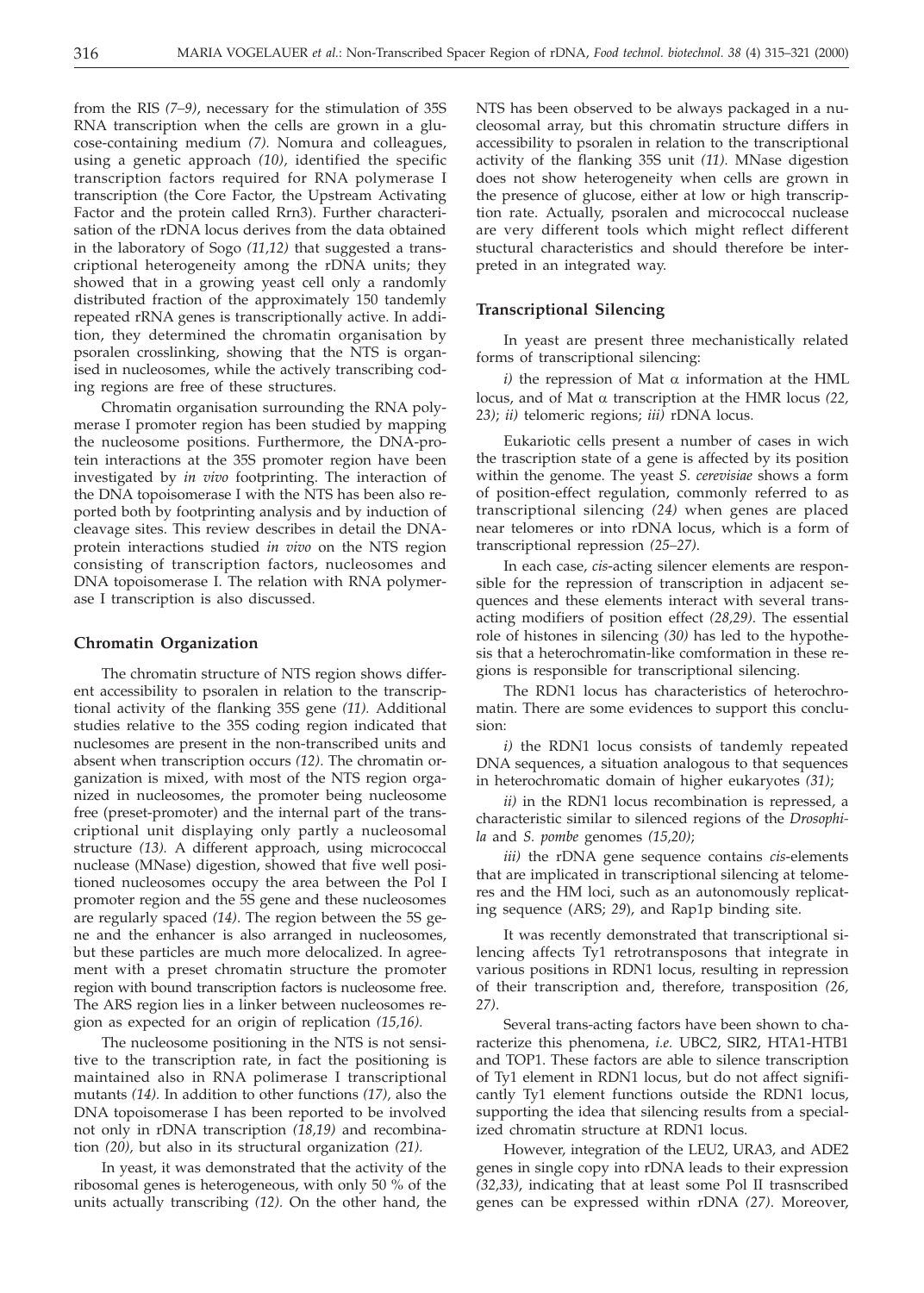

**Fig. 1. Schematic representation of rDNA organization in** *Saccharomyces cerevisiae***.** The rDNA coding sequences; the arrows indicate 35S and 5S rRNA transcriptional initiation sites. **A)** enhancer and ARS elements are also indicated. The bar in the upper part of the figure indicates the dimension and the boundaries of the repeating unit. **B)** Enlargement of the Non-transcribed Spacer region. Numbering is relative to the 35S transcriptional start. The positions of most relevant elements (enhancer, ARS) are reported

rDNA silencing, like silencing at telomeres, depends on the strength of the particular promoter tested *(27)*.

#### **RNA Polymerase I Transcription Factors**

The RNA polymerase I specific transcription factors of *S. cerevisiae* have been isolated by a genetic screening. Nomura and colleagues took advantage of the fact that the 35S rRNA can be transcribed by RNA polymerase II when fused to the GAL7 promoter (*10*). This promoter is induced when cells are grown on galactose, but is repressed when glucose is used as a carbon source. Mutants defective in RNA polymerase I transcription will therefore be able to grow on galactose, but will be defective when grown on glucose. After random mutagenesis and selection for inability to grow on glucose containing media, 11 complementation groups, named rrn1-11, have been isolated (*10*).

Three of these *RRN* genes (*RRN1*, *RRN2* and *RRN4*) were shown to encode RNA polymerase I specific subunits (A190, A135 and A12.2, respectively) (*10*). Except for *RRN8*, which still has not been further characterized, all other *RRN* genes turned out to be transcription factors specific for RNA polymerase I (*10,34*).

### *The Upstream Activating Factor (UAF)*

*RRN5*, *RRN9* and *RRN10* where not absolutely required for growth on glucose media, but resulted in extremely small colonies, reflecting a very reduced transcription of rDNA by RNA polymerase I. These gene products must therefore present a highly stimulating activity for transcription by RNA polymerase I. The *RRN5* gene encodes a 58 kDa hydrophilic protein with a highly acidic region near the carboxyl terminus of the molecule. Also *RRN9* encodes a highly hydrophilic protein of very similar size (50 kDa), while the protein encoded by *RRN10* is much smaller (17 kDa). These three

proteins copurify together with a 30 kDa protein and the two core histones H3 and H4, but not with the other two histones H2A and H2B *(35,6)*. Whether H3 and H4 are actually part of this complex or whether this copurification reflects simply an interaction between this complex and the core histones is still an open question. This complex is necessary to form a stable preinitiation complex *in vitro*. When extracts of mutants with deletion of either *RRN5*, *RRN9* or *RRN10* genes were used for *in vitro* transcription, the RNA polymerase I was still able to transcribe a second template after preincubation with a first one. Adding the purified complex to the extract complemented the lack of formation of the preinitiation complex. This complementation was abolished when the first DNA template presented a deletion between position –155 to –119 respective to the RIS, indicating that these sequences represent the functional correlated *cis*-element. For the ability to stimulate RNA polymerase I transcription and for its functional interaction with the upstream promoter element, this complex has been named Upstream Activating Factor (UAF) (*35*).

#### *The Core Factor (CF)*

A second complex, the Core Factor (CF), consists of the association of Rrn6p, Rrn7p and Rrn11p and is essential for transcription by RNA polymerase I. Rrn6p is a large 115 kDa protein with a leucine zipper like motive near the amino terminus, while Rrn7p is a 58 kDa protein with a glutamine rich region. The biological significance of these motives is still unclear, because their homology to known motives of the same kind is not very striking (*36,37*). This complex is essential for basal transcription by RNA polymerase I, but is unable to form a stable preinitiation complex in the absence of UAF and a third factor, which is the TATA Binding Protein (TBP) (*38*).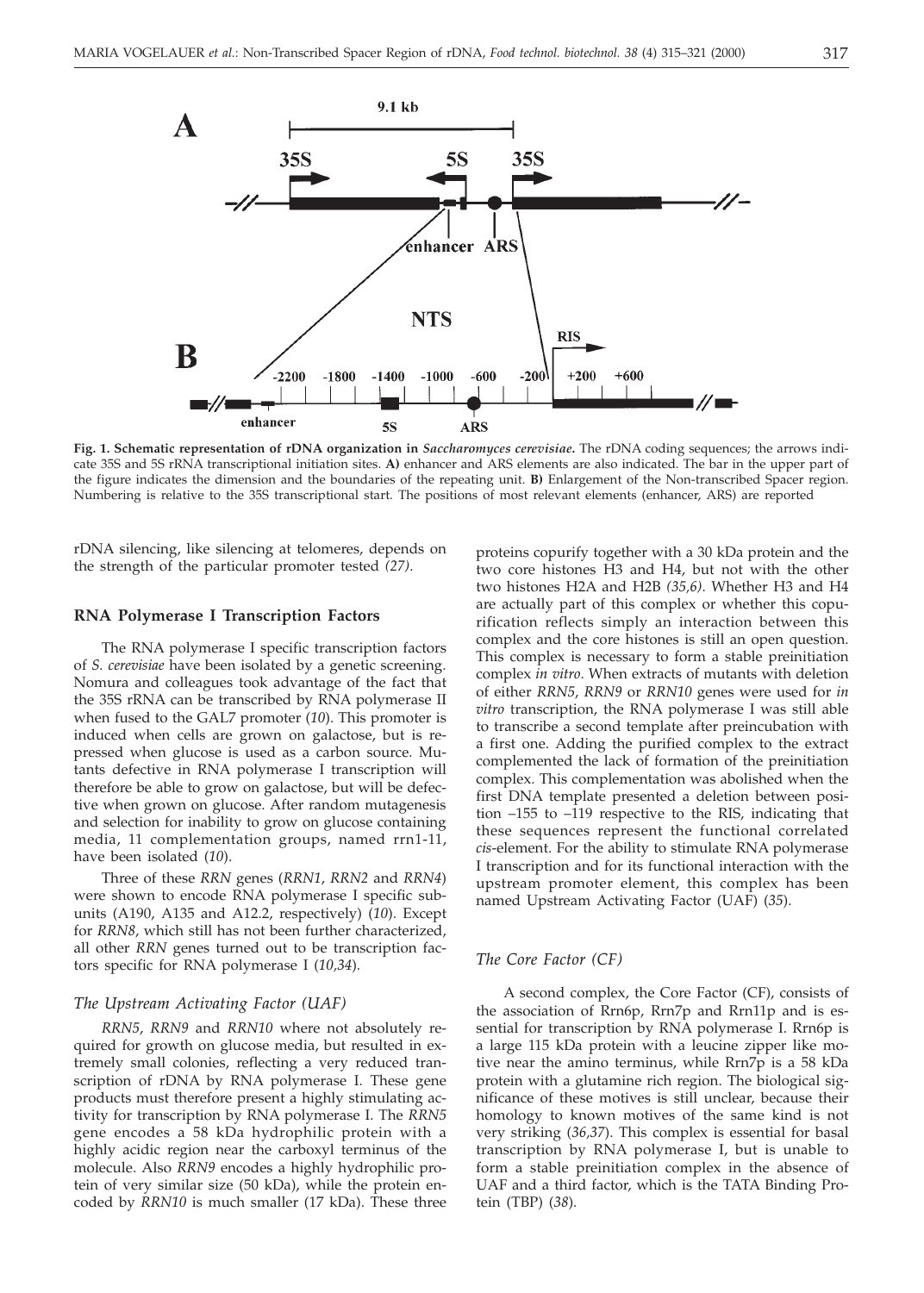

**Fig. 2. Summary of the main DNA protein interactions occurring on the 35S RNA promoter and the upstream sequence.**

CMYK

CMYK

### *The Rrn3p*

CMYK

CMYK

The *RRN3* gene encodes a 72 kDa protein containing a highly acidic region in the middle of the molecule, and is also essential for transcription by RNA polymerase I. This protein is not a part of the stable preinitiation complex, because when two preincubations, differing in the presence/absence of Rrn3p and DNA template are mixed prior adding nucleotides, both templates are transcribed equally. This protein is thought to directly interact with a component of the RNA polymerase I itself, helping to recruit the enzyme to the other factors each round of transcription (*39*).

The numbering refers to the RNA initiation site

Based on these data, Nomura and colleagues proposed a model for RNA polymerase I transcription, in which UAF would recognize and bind to the upstream promoter element. This would enable CF, together with the TATA Binding Protein, to contact the core promoter element, forming a »committed complex«. RNA polymerase I would associate initially and independently from DNA with Rrn3p. This interaction would finally permit the binding of RNA polymerase I/Rrn3p to the »committed complex«, forming the »initiation complex« and allowing transcription (Fig. 2, *38*).

### **Analysis of Mutants**

The Core Factor (CF) and the Upstream Activating Factor (UAF) have been shown *in vitro* to bind the Core Element and the Upstream Promoter Element, respectively. By using *in vivo* footprinting techniques, we have analyzed DNA-protein interactions occurring at the rDNA promoter. We performed these experiments by digesting with DNase I nuclei from yeast strains differing in RNA polymerase I transcription efficiency. In particular, we have studied the following mutant strains : NOY 558, lacking the Rrn7p subunit of CF complex (*36*); NOY 699, lacking the Rrn5p subunit of the UAF complex (*35*); D1281-d, lacking the A43 subunit of the RNA polymerase I (*41*) and NOY 604, lacking Rrn3p, that is essential for transcription by RNA polymerase I. These mutants are viable in galactose medium, due to the presence of an episomal copy of the 35S rRNA under GAL7 promoter (plasmid pNOY 102 or pNOY103, (*10*)) transcribed by RNA polymerase II. In order to assign each footprint to each corresponding factor *in vivo*, we examined the DNase I sensitivity of the promoter region in mutants lacking CF or UAF and in WT condition (NOY 505). The digestion profiles were compared with deproteinized DNA digested *in vitro* with increasing amounts of DNase I, which reveals the intrinsic sensitivity of naked DNA to the nuclease. In the *rrn7* mutant, when compared to the WT, the loss of footprint in the putative binding site for CF complex was observed, while the region of the putative binding site for UAF was still protected from DNase I digestion. The *rrn5* mutant showed a loss of footprint in both the putative binding sites. We concluded that *in vivo* CF binds DNA in the region +1/–45 bp from the RNA Initiation Site and UAF binds DNA in the region –50/–160 bp from the RIS, in agreement with *in vitro* data. Moreover, since CF footprinting was lost when UAF was missing, we concluded that *in vivo* a binding hierarchy exists : the presence of UAF facilitates the binding of CF on rDNA promoter. To better understand the dynamics of rDNA transcription initiation, we extended the analysis to the strains mutated in *A34* and *RRN3*. When the two strains were treated *in vivo* with DNase I, the loss of CF footprint was again observed. These data suggest that a functional RNA polymerase I is necessary for the efficient binding of CF. Rrn3p has been reported to be one of the essential components of transcriptional apparatus working as an RNA polymerase I recruitment factor or as an elongation factor. Our data are consistent with the hypothesis of Rrn3p recruiting RNA polymerase I to the promoter and suggest that this interaction also stabilizes the binding of CF. Thus, *in vivo*, CF is recruited to the Core Element by UAF and stabilized on DNA by the interaction with RNA polymerase I and Rrn3p (Fig. 2)

### **DNA Topoisomerase I**

The topological state of DNA inside a living cell is controlled by the combined action of a class of enzymes,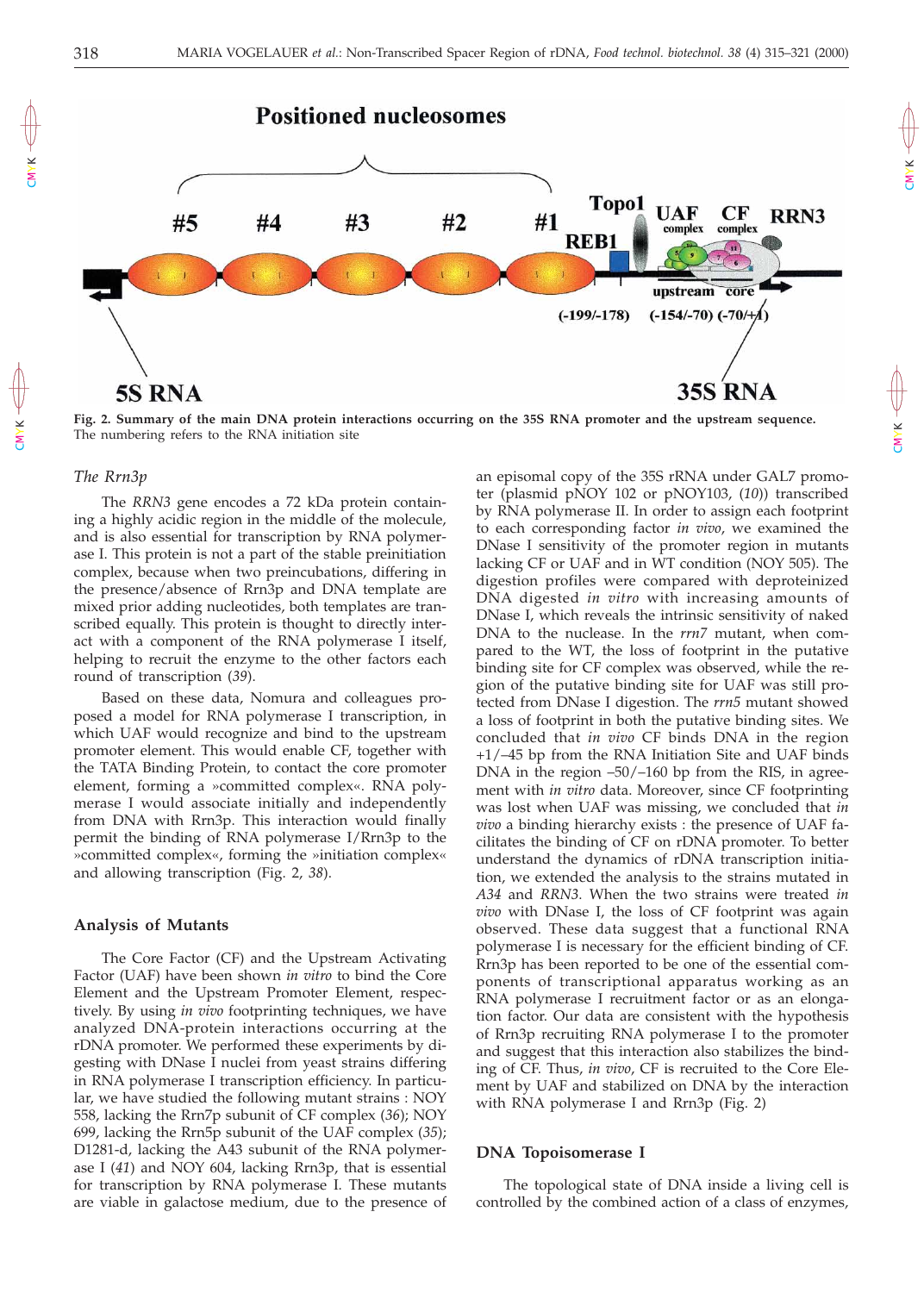the DNA topoisomerases. They can be divided in two main classes for their ability to cut one (class I) or two (class II) DNA strains at a time (*17*).

DNA topoisomerase I is a class I enzyme that is essential in higher eukaryotes, while it is dispensable in yeast. This enzyme has been reported to be important for both replication and transcription, where it likely removes topological stress caused by the advancing DNA and RNA polymerases (*42–44*).

Beside these more general functions, DNA topoisomerase I plays a major role in the control of the metabolism of ribosomal DNA. In fact, in mammalian cells, the nucleolus is the cellular compartment where DNA topoisomerase I localizes preferentially, as shown by immunostaining (*45*). In this particular genomic locus it has been shown to interfere with transcription, chromatin mediated transcriptional silencing and mitotic recombination.

In higher eukaryotes, transcription of the 45S rRNA precursor by RNA polymerase I is inhibited by treatment with camptothecin, a specific inhibitor of DNA topoisomerase I (*46*). This drug stabilizes a reaction intermediate consisting of the enzyme covalently attached to the nicked DNA substrate (*47*). The inhibition occurs preferentially towards the 3' end of the transcript, probably due to a more severe topological stress in this region (*46*). The importance of DNA topoisomerases during transcription by RNA polymerase I has been confirmed by a study in *S. cerevisiae*. While initiation was not altered, elongation was severely inhibited in strains mutant for both DNA topoisomerase I and 2 (*18*). Genetic evidences provide a further link between DNA topoisomerase I and transcription by RNA polymerase I. The latter contains a subunit, A34.5, which has no homologues in the other two DNA dependent RNA polymerases. Cells lacking this subunit show only a very slight growth defect. The same deletion instead becomes lethal in a  $\Delta$ *top1* background (48). Together, these studies suggest a direct involvement of DNA topoisomerase I in transcription by RNA polymerase I.

A second important function of DNA topoisomerase I specific to the rDNA locus is the suppression of mitotic recombination. In fact, the rDNA cluster represents a highly repetitive DNA sequence (*3*). Therefore a tight control mechanism must be in place to balance the propensity toward high levels of recombination in these directly repeated sequences, which potentially leads to loss of information (*49,50*). The frequency of mitotic recombination in the rDNA has been determined by measuring the loss of an inserted marker gene. This frequency increases 140–200 fold in the absence of DNA topoisomerase I (*20*).

The suppression of recombination in the rDNA locus is particularly intriguing, since a segment of rDNA actually stimulates recombination when placed outside the nucleolar environment (*51*). This segment, named HOT1, is identical to the sequences within the rDNA repeat that regulate transcription by RNA polymerase I, the 35S promoter and the enhancer (*52*). Moreover, the recognition activity is directly related to the transcription by RNA polymerase I. Any mutation inside this sequence, that compromises transcription, also reduces HOT1 activity (*52*). The mechanism by which HOT1 activity is suppressed in the nucleolus is still unknown. It will be interesting to investigate whether and how DNA topoisomerase I contributes to this suppression of recombination.

A study of DNA-protein interactions over the 35S promoter region by *in vivo* footprint revealed the presence of a protected region that became accessible to DNase I in the absence of DNA topoisomerase I (*14*). Furthermore, when spheroplasts are treated with camptothecin, a strong cleavage site can be observed at the same sequence, confirming the presence of DNA topoisomerase I in this location (*53*) (see Fig. 2 for detail of mapping). Site specific cleavage in the rDNA locus had been previously shown to occur also in the ciliate *Tetrahymena termophila* (*54*). In *S. cerevisiae*, two other preferential cleavage sites have been reported to occur in the upstream located enhancer element (*53*). At all three sites, the enzyme preferentially nicked the same DNA strand. It is interesting to notice that these sequences are all confined to the DNA segments that define HOT1.

The site specific cleavage of DNA topoisomerase I is also located closely to a replication fork barrier (RFB), that overlaps the enhancer element (*55,56*). The arrest of the replication fork over this sequence depends on the gene product of *FOB1* (*57*). In the absence of Fob1p, both RFB and HOT1 functions are abolished (*58*), although HOT1 function is independent of the stalling replication fork (*59*). Inside the rDNA cluster, a deletion of *FOB1* reduces the rate of rDNA recombination (*59*). Moreover, the hyperrecombination in the rDNA cluster, observed in a  $\Delta s$ ir<sup>2</sup> strain, is suppressed by the concomitant deletion of *FOB1* (*60*). In this functional context, the DNA topoisomerase I plays likely a critical role. In fact, a  $\Delta$ sir2 strain and a  $\Delta$ top1 strain show significant similarities in their phenotypes specific to rDNA. Both mutant strains show increased mitotic recombination in the rDNA locus. Moreover, transcriptional silencing of the rDNA is also abolished in a  $\Delta top1$  mutant (26,27). Nonetheless, the molecular bases of how these proteins function together to guarantee the genomic stability of the rDNA locus are still unknown. The combined control of chromatin structure by Sir2p and DNA topology by DNA topoisomerase I, though, seem to counteract the genomic instability caused by a stalling replication fork.

#### **Concluding Remarks**

Although investigated since at least three decades, the rDNA locus continues to be of great interest. Recently, in yeast two important aspects of rDNA metabolism were discovered: *i)* a transcriptional silencing concerning genes transcribed by RNA polymerase II inserted in the rDNA repeats *(27),* and *ii)* the appearance of rDNA organized as extrachromosomal ring has been reported to be related with life span. Other important aspects of this genetic system are the unidirectional barrier to replication fork movement, the stability of HOT1 elements inside the nucleolus and the maintenance of the number of repeats. The molecular basis of these phenomena are still unclear although the role of chromatin structure was frequently hypothesized. The identification of specific factors that directly interact with the rDNA and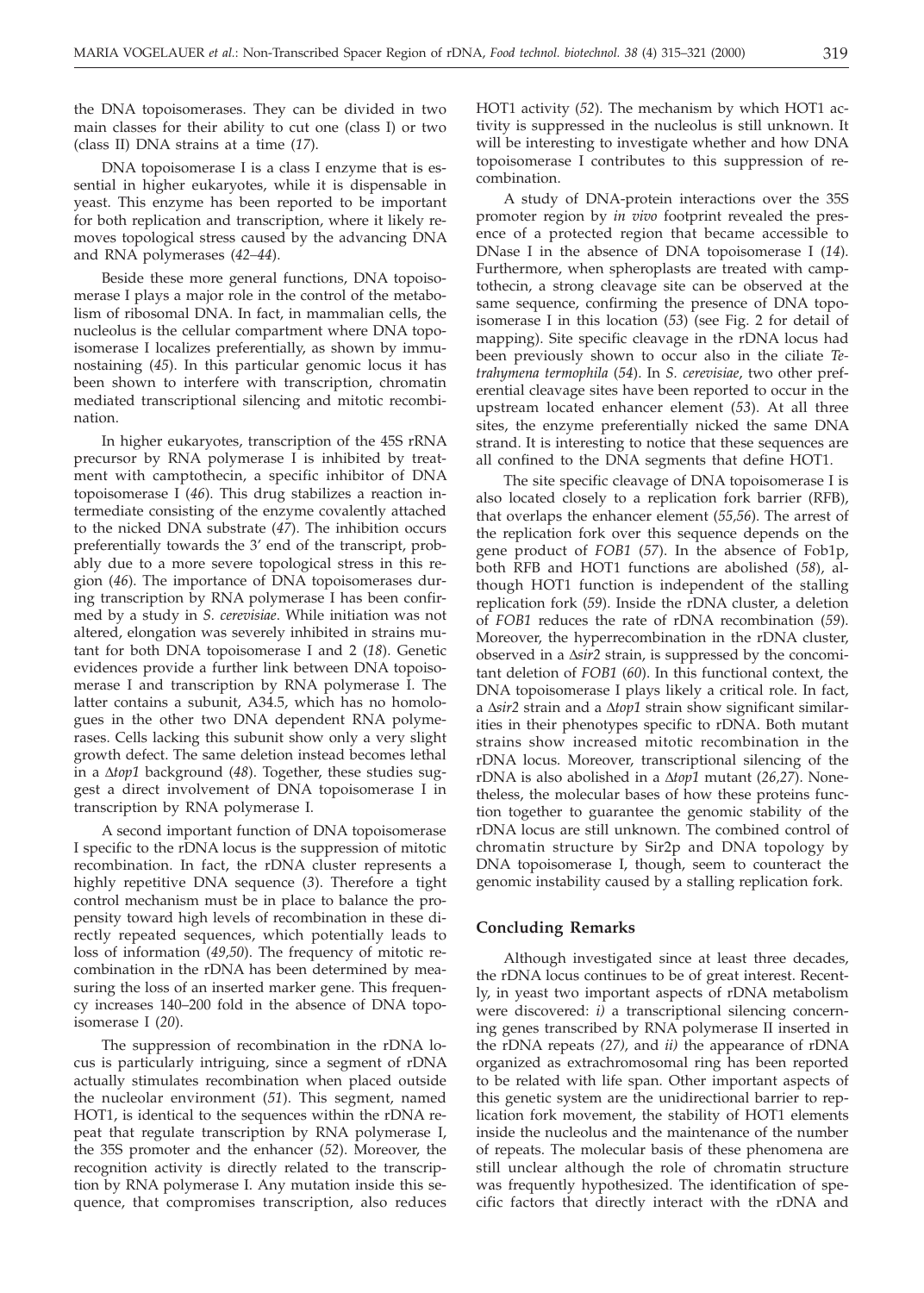their relation to each other in different genetic backgrounds will certainly improve our understanding of this important genetic system.

#### *Acknowledgements*

This work was supported by a contribution of »Istituto Pasteur Fondazione Cenci Bolognetti«, Università di Roma »La Sapienza«; by project »Dinamica della cromatina nell'espressione genica» MURST 1999; by Consiglio Nazionale delle Ricerche »Target Project on Biotechnology« and by MURST 5 % »Biomolecole per la Salute Umana«.

### **References**

- *1.* S. T. Jacob, *Biochem. J. 306* (1995) 617–626.
- *2.* R. H. Reeder, *Prog. Nucleic Acid Res. Mol. Biol. 62* (1999) 293–327.
- *3.* T. D. Petes, *Proc. Natl. Acad. Sci. USA, 76* (1979) 410–414.
- *4.* W. Musters, J. Knol, P. Maas, A. F. Dekker, H. van Heerikhuizen, R. J. Planta, *Nucleic Acids Res. 17* (1989) 9661–9678.
- *5.* T. Kulkens, D. L. Riggs, J. D. Heck, R. J. Planta, M. Nomura, *Nucleic Acids Res. 19* (1991) 5363–5370.
- *6.* J. Keener, A. Cathleen, A. Jonathan, F. Dodd, M. Nomura, *J. Biol. Chem. 273* (1998) 33795–33802.
- *7.* E. A. Elion, J. R. Warner, *Mol. Cell Biol. 6* (1986) 2089–2097.
- *8.* B. E. Morrow, S. P. Johnson, J. R. Warner, *Mol. Cell. Biol. 13* (1993) 1283–1289.
- *9.* M. C. Schultz, S. Y. Choe, R. H. Reeder, *Mol. Cell. Biol. 13* (1993) 2644–2654.
- *10.* Y. Nogi, L. Vu, M. Nomura, *Proc. Natl. Acad. Sci. USA, 88* (1991) 7026–7030.
- *11.* R. Dammann, R. Lucchini, T. Koller, J. M. Sogo, *Nucleic Acids Res. 21* (1993) 2331–2338.
- *12.* R. Dammann, R. Lucchini, T. Koller, J. M. Sogo, *Mol. Cell. Biol. 15* (1995) 5294–5303.
- *13.* G. Cavalli, D. Bachmann, F. Thoma, *EMBO J. 15* (1996) 590–597.
- *14.* M. Vogelauer, F. Cioci, G. Camilloni, *J. Mol. Biol. 275* (1998) 197–209.
- *15.* F. Thoma, L. W. Bergman, R. T. Simpson, *J. Mol. Biol. 177* (1984) 715–733.
- *16.* R. T. Simpson, *Nature, 343* (1990) 387–389.
- *17.* J. C. Wang, *Annu. Rev. Biochem. 65* (1996) 635–692.
- *18.* M. C. Schultz, S. J. Brill, Q. Ju, R. Sternglanz, R. H. Reeder, *Genes Dev. 6* (1992) 1332–1341.
- *19.* S. J. Brill, S. DiNardo, K. Voelkel-Meiman, R. Sternglanz, *Nature, 326* (1987) 414–416.
- *20.* M. F. Christman, F. S. Dietrich, G. R. Fink, *Cell, 55* (1988) 413–425.
- *21.* M. F. Christman, F. S. Dietrich, N. A. Levin, B. U. Sadoff, G. R. Fink, *Proc. Natl. Acad. Sci. USA, 90* (1993) 7637–7641.
- *22.* S. Loo, J. Rine, *Annu. Rev. Biol. Dev. 11* (1995) 519–548.
- *23.* H. Huang, A. Kahana, D. E. Gootschling, L. Prakash, S. W. Liebman, *Mol. Cell. Biol. 6* (1997) 605–614.
- *24.* A. Brand, L. Breeden, J. Abraham, R. Sternglanz, K. A. Nasmyt, *Cell, 41* (1985) 41–48.
- *25.* D. E. Gootschling, O. M. Aparicio, B. L. Billington, V. A. Zakian, *Cell, 63* (1990) 751–762.
- *26.* M. Bryk, M. Banerjee, M. Murphy, K. E. Knudsen, D. J. Garfinkel, M. J. Curcio, *Genes Dev. 11* (1997) 255–269.
- *27.* J. S. Smith, J. D. Boeke, *Genes Dev. 11* (1997) 241–254.
- *28.* D. H. Rivier, L. Pillus, *Cell, 76* (1994) 963–966.
- *29.* A. Dillin, J. Rine, *Trends Biochem. Sci. 20* (1995) 231–235.
- *30.* J. Landry, A. Sutton, S. T. Tafrov, R. C. Heller, J. Stebbins, L. Pillus, R. Sternglanz, *Proc. Natl. Acad. Sci. USA, 11* (2000) 5807-5811.
- *31.* A. R. Lohe, A. J. Hilliker, *Curr. Opin. Genet. Dev. 5* (1995) 746–755.
- *32.* J. W. Szostak, R. Wu, *Plasmid, 2* (1979) 536–554.
- *33.* R. L. Keil, A. D. McWilliams, *Genetics, 135* (1993) 711–718.
- *34.* Y. Nogi, R. Yano, J. Dodd, C. Carles, M. Nomura, *Mol. Cell Biol. 13* (1993) 114–122.
- *35.* D. A. Keys, B. S. Lee, J. A. Dodd, T. T. Nguyen, L. Vu, E. Fantino, L. M. Burson, Y. Nogi, M. Nomura, *Genes Dev. 10* (1996) 887–903.
- *36.* D. A. Keys, L. Vu, J. S. Steffan, J. A. Dodd, R. T. Yamamoto, Y. Nogi, M. Nomura, *Genes Dev. 8* (1994) 2349–2362.
- *37.* D. Lalo, J. S. Steffan, J. A. Dodd, M. Nomura, *J. Biol. Chem. 271* (1996) 21062–21067.
- *38.* J. S. Steffan, D. A. Keys, J. A. Dodd, M. Nomura, *Genes Dev. 10* (1996) 2551–2563, 177, 715–733.
- *39.* R. T. Yamamoto, Y. Nogi, J. A. Dodd, M. Nomura, *EMBO J. 15* (1996) 3964–3973.
- *40.* M. Nomura: *Transcription of Ribosomal Genes by Eukaryotic RNA Polymerase I,* M. R. Paule (Ed.), Landes Bioscience Austin, TX USA (1998).
- *41.* P. Thuriaux, S. Mariotte, J. M. Buhler, A. Sentenac, *J. Biol. Chem. 270* (1995) 24252–24257.
- *42.* G. Fleischmann, G. Pflugfelder, E. K. Steiner, K. Javaherian, G. C. Howard, J. C. Wang, S. C. Elgin, *Proc. Natl. Acad. Sci. USA, 81* (1984) 6958–6962.
- *43.* D. S. Gilmour, S. C. Elgin, *Mol. Cell. Biol. 7* (1987) 141–148.
- *44.* R. A. Kim, J. C. Wang, *J. Mol. Biol. 208* (1989) 257–267.
- *45.* M. T. Muller, W. P. Pfund, V. B. Mehta, D. K. Trask, *EMBO J. 4* (1985) 1237–1243.
- *46.* H. Zhang, J. C. Wang, L. F. Liu, *Proc. Natl. Acad. Sci. USA, 85* (1988) 1060–1064.
- *47.* Y. H. Hsiang, R. Hertzberg, S. Hecht, L. F. Liu, *J. Biol. Chem. 260* (1985) 14873–14878.
- *48.* O. Gadal, S. Mariotte-Labarre, S. Chedin, E. Quemeneur, C. Carles, A. Sentenac, P. Thuriaux, *Mol. Cell Biol. 17* (1993) 1787–1795.
- *49.* H. L. Klein, T. D. Petes, *Nature, 289* (1981) 144–148.
- *50.* S. M. Williams, L. G. Robbins, *Trends Genet. 8* (1992) 335– 340.
- *51.* R. L. Keil, G. S. Roeder, *Cell, 39* (1984) 377–386.
- *52.* K. Voelkel-Meiman, R. L. Keil, G. S. Roeder, *Cell, 48* (1987) 1071–1079.
- *53.* M. Vogelauer, G. Camilloni, *J. Mol. Biol. 293* (1999) 19–28.
- *54.* B. J. Bonven, E. Gocke, O. Westergaard, *Cell, 41* (1985) 541– 551.
- *55.* B. J. Brewer, W. L. Fangman, *Cell, 55* (1988) 637–643.
- *56.* M. Gruber, R. E. Wellinger, J. M. Sogo, *Mol. Cell. Biol. 20* (2000) 5777–5787.
- *57.* T. Kobayashi, T. Horiuchi, *Genes Cells, 1* (1996) 465–474.
- *58.* T. R. Ward, M. L. Hoang, R. Prusty, C. K. Lau, R. L. Keil, W. L. Fangman, B. J. Brewer, *Mol. Cell. Biol. 20* (2000) 4948–4957.
- *59.* T. Kobayashi, D. J. Heck, M. Nomura, T. Horiuchi, *Genes Dev. 15* (1998) 3821–3830.
- *60.* P. A. Defossez, R. Prusty, M. Kaeberlein, S. J. Lin, P. Ferrigno, P. A. Silver, R. L. Keil, L. Guarente, *Mol. Cell. 3* (1999) 447–455.